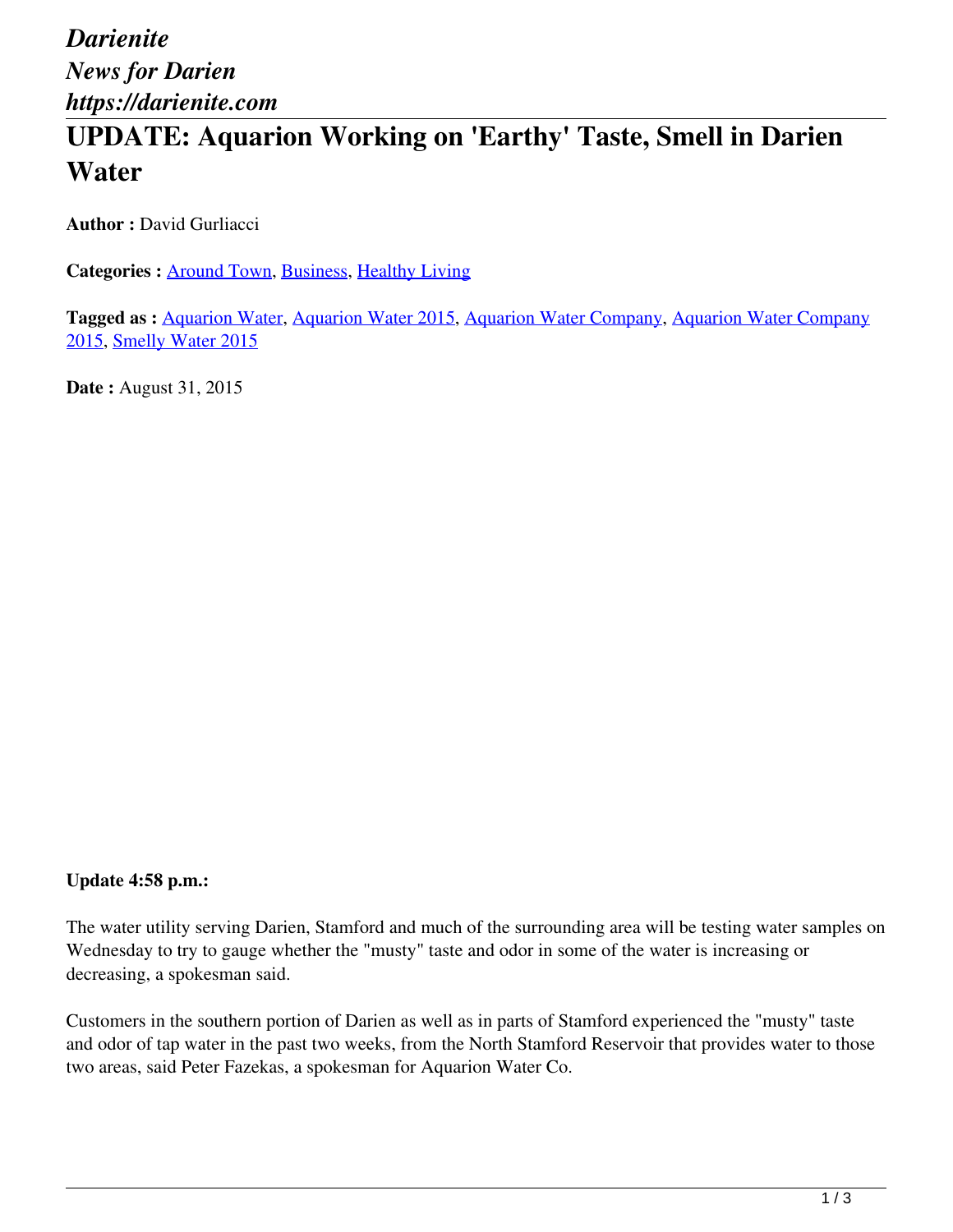## *Darienite News for Darien https://darienite.com*

(The northern part of Darien gets its water from a different source in Bridgeport, he said. Areas of Greenwich that experienced a similar problem get their water from the Mianus Reservoir, and the situation has vastly improved there, "to the point where it's almost not an issue," Fazekas said.)

### **Update, 3:34 p.m.:**

The "unpleasant taste and odor" in some Darien and Stamford tap water is caused by a problem in a Stamford reservoir, said Peter Fazekas, a spokesman for Aquarion Water Co.

The water utility, which has an announcement on its website about the problem, says customers experiencing an "earthy" or "musty" taste and smell in the water shouldn't be alarmed for health reasons — the water is perfectly safe — and treatment of the water in the reservoir has started.

A substance called "Methylisoborneol" produced by algae in reservoirs creates the smell, according to the website. When the problem occurs, Aquarion has divers go into the reservoir with a treatment for the algae, and that has taken place at the Stamford reservoir.

The bad news is that "when they treat the algae you actually experience an increase in [bad] taste and odor because the algae die," Fazekas said. "Then it improves."

Bigger problems with the substance sometimes require more than one treatment, he said. Fazekas said he'll have more specific information on the problem when he confirms more details later Monday afternoon.

#### **Original article, 1:27 p.m:**

For more than a week, Darien water for at least some customers has been smelling and tasting "earthy," which is unpleasant but not a health hazard, according to Aquarion Water Company, which says it is working on the problem.

"Darien customers may be experiencing an earthy taste or odor in their water," the company said in an announcement on its website. "This issue is caused by algae in the reservoir. While the earthy taste and odor may be perceived as unpleasant, it does not pose any risk to your health. We are working diligently to remedy this situation."

One Darien water customer said the problem started at least two weeks ago, with the water smelling and tasting "moldy," especially when heated. Aquarion is recommending that customers put drinking water in their refrigerators to reduce the taste and smell.

On its website, Aquarion has posted a nearly identical announcement for **Stamford customers**, as well as for customers in Greenwich. The website has no similar announcements for any other nearby towns.

[Darienite.com welcomes tips from readers, especially about matters that affect large numbers of people in